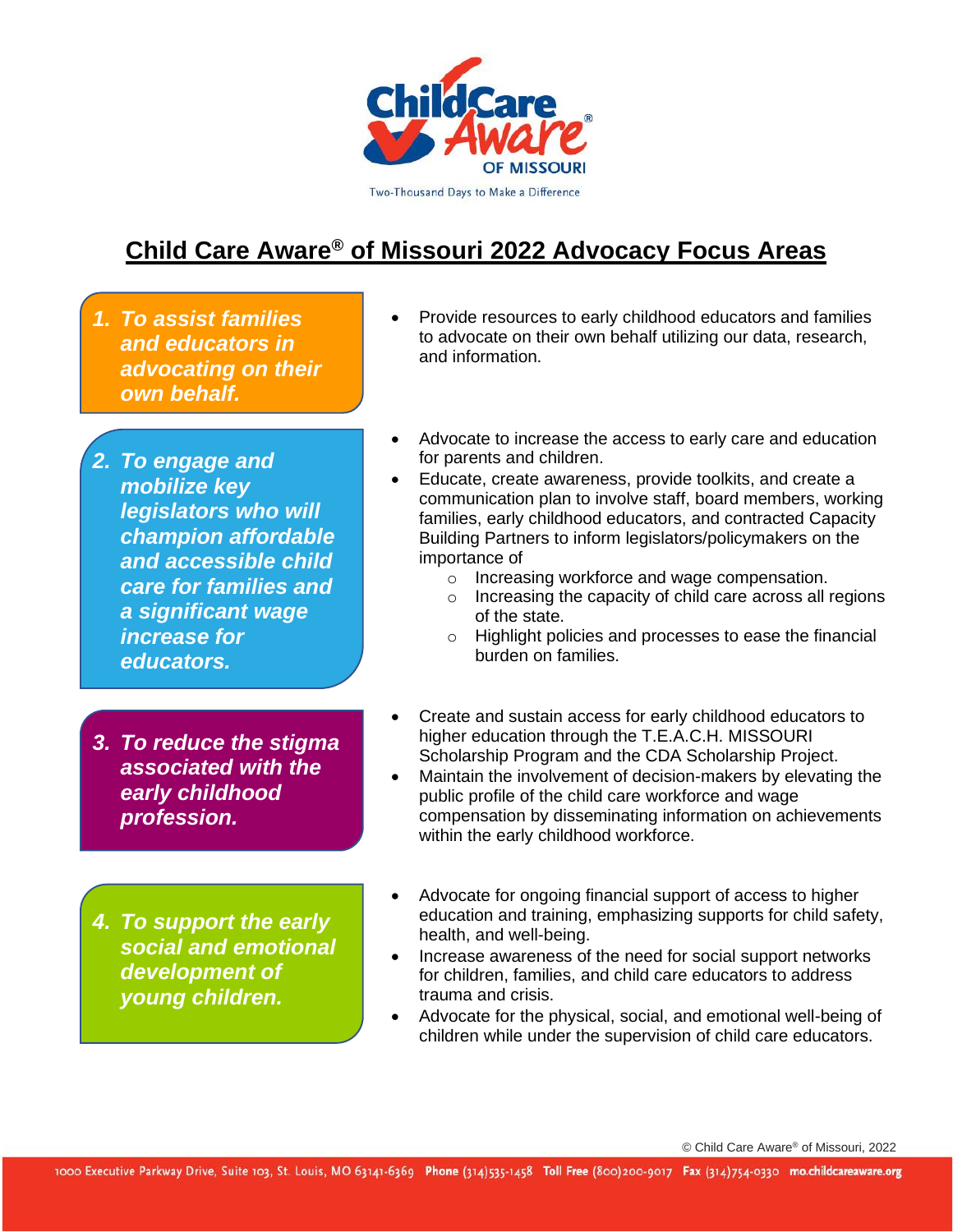

## **Child Care Aware® of Missouri 2022 Advocacy Focus Areas**

High-quality child care is an essential component of Missouri's economy. Suppose families do not have a quality child care program to take their children to each day. In that case, they cannot help contribute to the economy or financially provide for their family. However, quality child care programs cannot exist unless there are dedicated early childhood educators to staff these programs. Early childhood educators play an essential role in the economy and the foundational years of a child's life.

Despite their critical role, child care educators are not adequately compensated for their work, resulting in high turnover in the field. This results in many child care programs operating at a reduced capacity due to lack of staff or running the risk of burning out or overworking the current staff. When a child care program retains quality staff, it can best serve the families in their community. When families have a positive environment to take their children to each day, they can perform their best at work.

Child Care Aware® of Missouri has a unique responsibility to educate and build awareness across the early childhood landscape, including families, educators, community stakeholders, and the business community. We have identified four advocacy areas for the 2022 legislative session.

#### **1. Workforce and Wage Compensation**

Early childhood educators are essential to a child's future well-being and play a significant role in a child's learning and development. As professionals, early childhood educators spend considerable time planning curriculum, supporting brain and socio-emotional development, and supporting the needs of families outside of the classroom.

- Early childhood educators are essential to the economy and allow for families to go to work each day.
- Despite their critical role, the average pay rate in Missouri for an early childhood educator is \$10.45 an hour. Compared to the average pay for a Kindergarten teacher at \$27.68, early childhood educators pay the penalty by choosing to work with younger children (Center for the Study of Child Care Employment, 2020).
- In addition to facing low compensation rates, early childhood educators are surrounded by high turnover in the field and no policies that outline minimum education requirements.
- Public K-12 teachers in Missouri receive employee benefits such as paid vacation and sick time, retirement plans, professional development days, health insurance, parental leave, etc. However, early childhood educators do not typically have access to employee benefits.

© Child Care Aware® of Missouri, 2022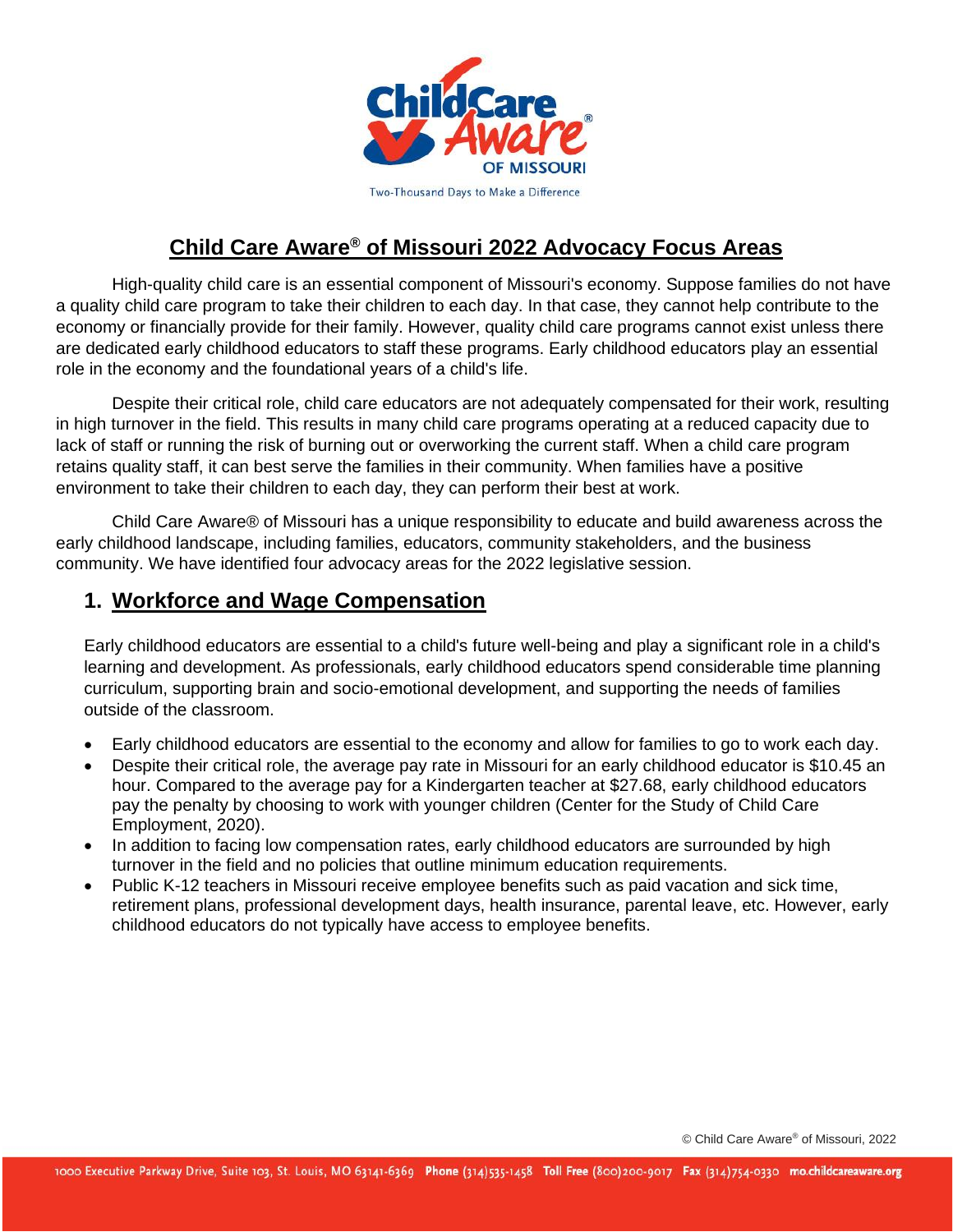

#### **2. Affordability**

Child care is a significant investment for most families. For some, child care costs are higher than their annual income.

- High prices put a strain on family budgets and can lead to extensive debt for families.
- In Missouri, the average cost for an infant and a 4-year-old to attend child care is around \$16,000 a year in a child care center and \$10,000 a year for family child care. A single parent could expect to pay about 40% of their income for infant care at a center-based facility. A two-parent household, living at the poverty level could expect to pay nearly 70% of their income for infant care at a center-based facility (Child Care Aware® of America, 2019).
- Families may qualify to receive child care subsidies through the state, but subsidy payments to programs do not reflect the full cost of care. This leads to high co-pays for families to help cover the cost of child care.

"I live in rural Missouri, and I make about \$270 a week at my job. I have three children, two-year-old twins and an eight-year-old. It costs me \$250 a week to send my children to child care. This is my copayment to my child care program despite being eligible for the child care subsidy program. I take pride in my work, and having a job is very important to me. However, it seems like it would just be more beneficial for me just to be a stay-at-home mom"

**Mom In Camden County** 

#### **3. Investment**

Without child care, Missouri does not work. However, child care choices for families are constrained by the cost of care, low supply, and high demand in significant portions of the state.

- Investments in high-quality early childhood experiences positively impact a child's well-being and governmental budget. Children who receive quality early childhood learning experiences earn higher wages as adults and draw on fewer government resources (Lynch, 2015).
- When parents have access to high-quality child care, they can increase their work hours, avoid missing workdays, and pursue further education (Hamm, 2019).
- Across the United States, working families lose more than \$8.3 billion in wages annually due to inaccessible child care (First Five Years Fund, 2022).
- Every \$1 invested in Missouri early learning areas produces an additional 87 cents in the local economy (Schaefer, 2013).

© Child Care Aware® of Missouri, 2022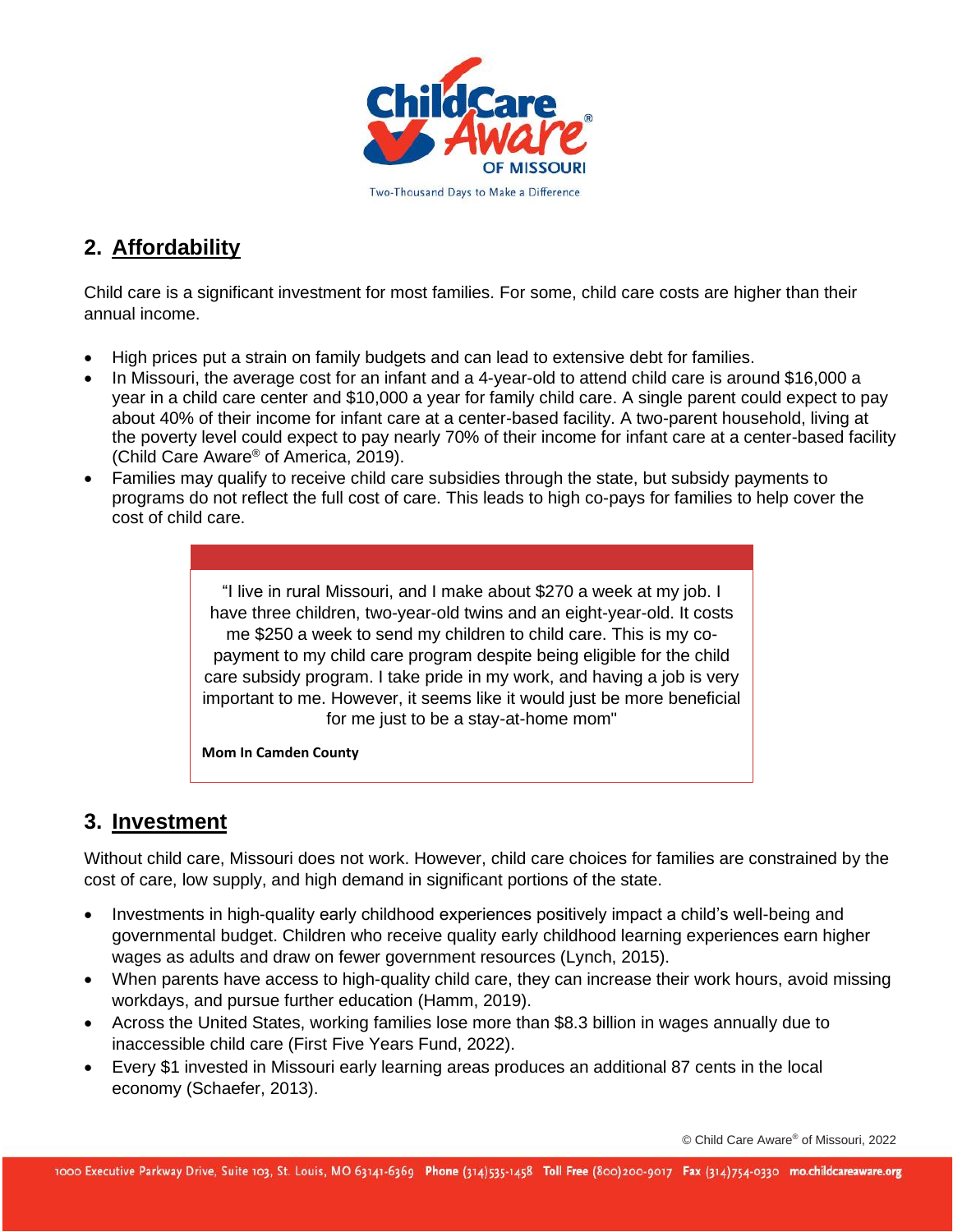

"There are 11 child care programs in my community, and all of them are full with a waitlist. I need child care immediately so I can go back to work. I just do not know what to do." **Family in Randolph County**

### **4. Child Well-being**

Child care educators create safe physical environments to shape social emotional development of young children ages. They play a crucial role in developing healthy habits that will follow these young children into their adult life.

- Early childhood is a time of rapid growth and development. It is very important for children to develop healthy habits, positive mental health, and coping skills that will influence their social and emotional development throughout life.
- Quality, early childhood educators with knowledge of appropriate classroom practices lay the groundwork for developing a child's physical, social, and emotional needs.